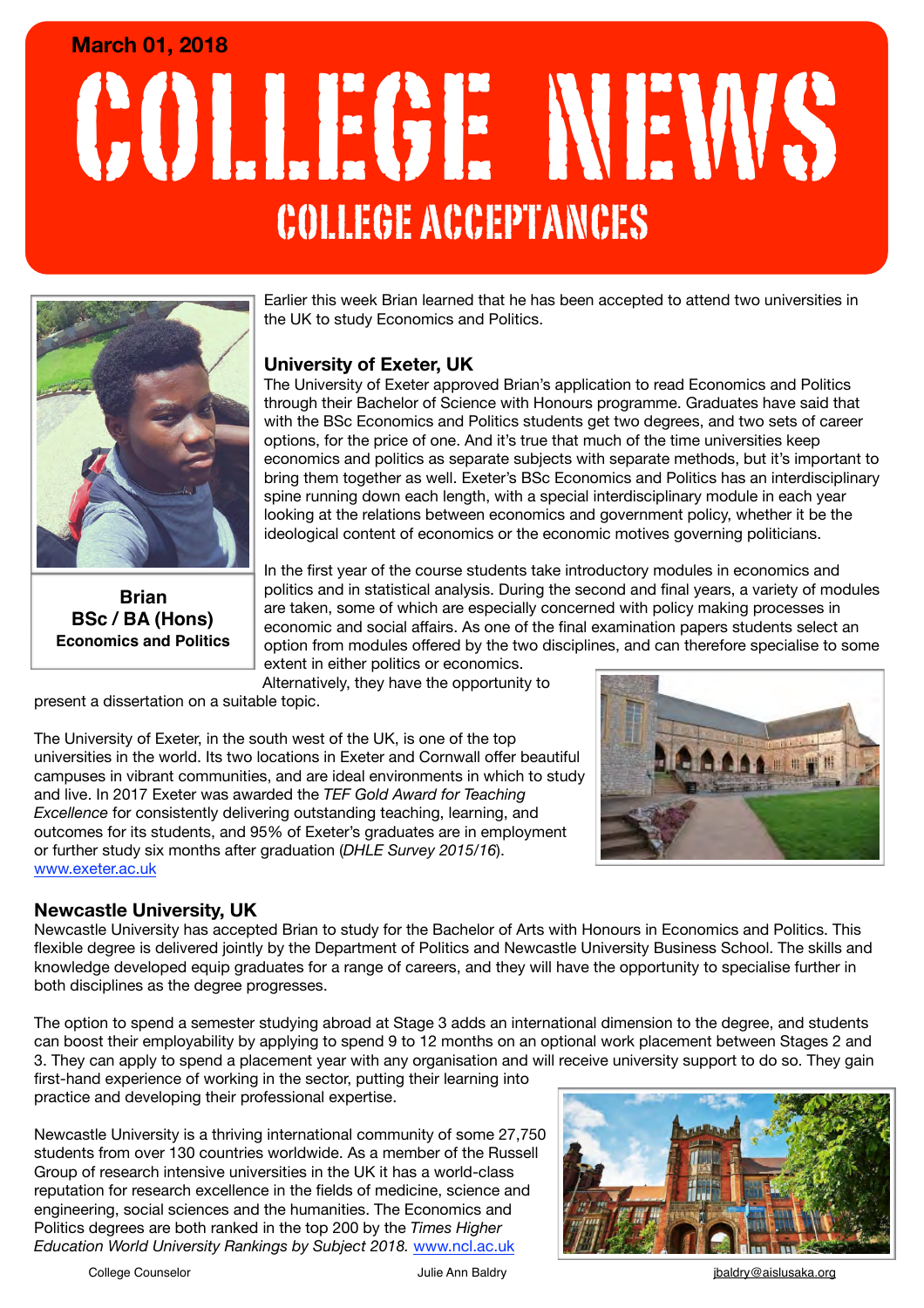

**Sage BBA Business**

#### **Mercer University, GA**

Sage has received his fourth acceptance. This latest one is from Mercer University in Macon, Georgia to study for the Bachelor of Business Administration in General Business. Mercer's General Business major gives students the opportunity to acquire foundational business knowledge while customizing major coursework to fit their interests and align with personal and professional goals. Students will develop the administrative, analytical, decision-making, communication, and computer skills necessary for success in today's business world, and will supplement these critical skills with expertise gained through their selection of a variety of business courses across relevant fields of study.

Mercer University is one of America's oldest and most distinctive institutions of higher learning, offering rigorous programs that span the undergraduate liberal arts to doctoral level degrees. Founded by early 19th century Baptists Mercer, while no longer formally denominationally affiliated, remains committed to an educational environment that embraces the historic Baptist principles of intellectual and religious freedom.

With more than 8,600 students enrolled in 12 schools and colleges on campuses in Macon, Atlanta, and Savannah; three medical school sites in Macon, Savannah and Columbus; and at three Regional Academic Centers around the state,

Mercer is ranked among the top tier of National Research Universities, and Best Value Schools by *U.S. News & World Report 2018*. Its more than 77,500 alumni are making important contributions to their professions and communities throughout Georgia, the Southeast and the world. [www.mercer.edu](http://www.mercer.edu)



### **Mercer University Merit Scholarship**

Sage has been awarded the Mercer University Merit Scholarship for his good high school grades and scores on college-readiness tests. This award is valued at \$72,000. Well done Sage!



**Josh BA (Hons) English**

#### **Bournemouth University, UK**

Josh heard from his first UK university last week. He was accepted by Bournemouth University to read English at the Bachelor of Arts with Honours level.

From examining iconic and influential texts to cultivating writing skills, this multifaceted course explores English language and literature within the context of the media in all its various forms. The course is designed to give a strong foundation in the academic study of language and literature, whilst equipping students with professional skills to enhance their employability. Alongside the study of texts in print, students are introduced to the latest developments in digital media and new media storytelling. There is also a strong emphasis on honing writing skills, whether in academic work, creative writing, or journalism, opening the door to an exciting range of career possibilities or further study. As students progress through the course they are able to select subjects to focus upon in areas of English of interest, and have the opportunity to complete a 4 or 30-week placement, depending on the length of degree chosen. The placement is a productive and dynamic way of putting theory into practice, and is designed to develop students' abilities and understanding of a real-world working environment. It also provides a platform for successful entry into the workplace.

Bournemouth University has come a long way in a short amount of time and currently has more than 17,000 students of which

1,500 are international students from around 130 countries. It has a strong professional orientation with a focus on academic excellence and graduate employability. By way of illustration, it is recognised as the only Centre for Excellence in Media Practice in the UK and graduates from the National Centre for Computer Animation have worked in Hollywood on such films as Lord of the Rings, Gladiator, Star Wars, Madagascar, and King Kong.

Areas of research expertise include forensic archaeology and crime scene science in which, for example, staff are currently investigating genocide in Iraq, Bosnia and Herzegovina, and Rwanda, and the implications of unearthing 40,000-year-old human footprints in central Mexico. [www.bournemouth.ac.uk](http://www.bournemouth.ac.uk)